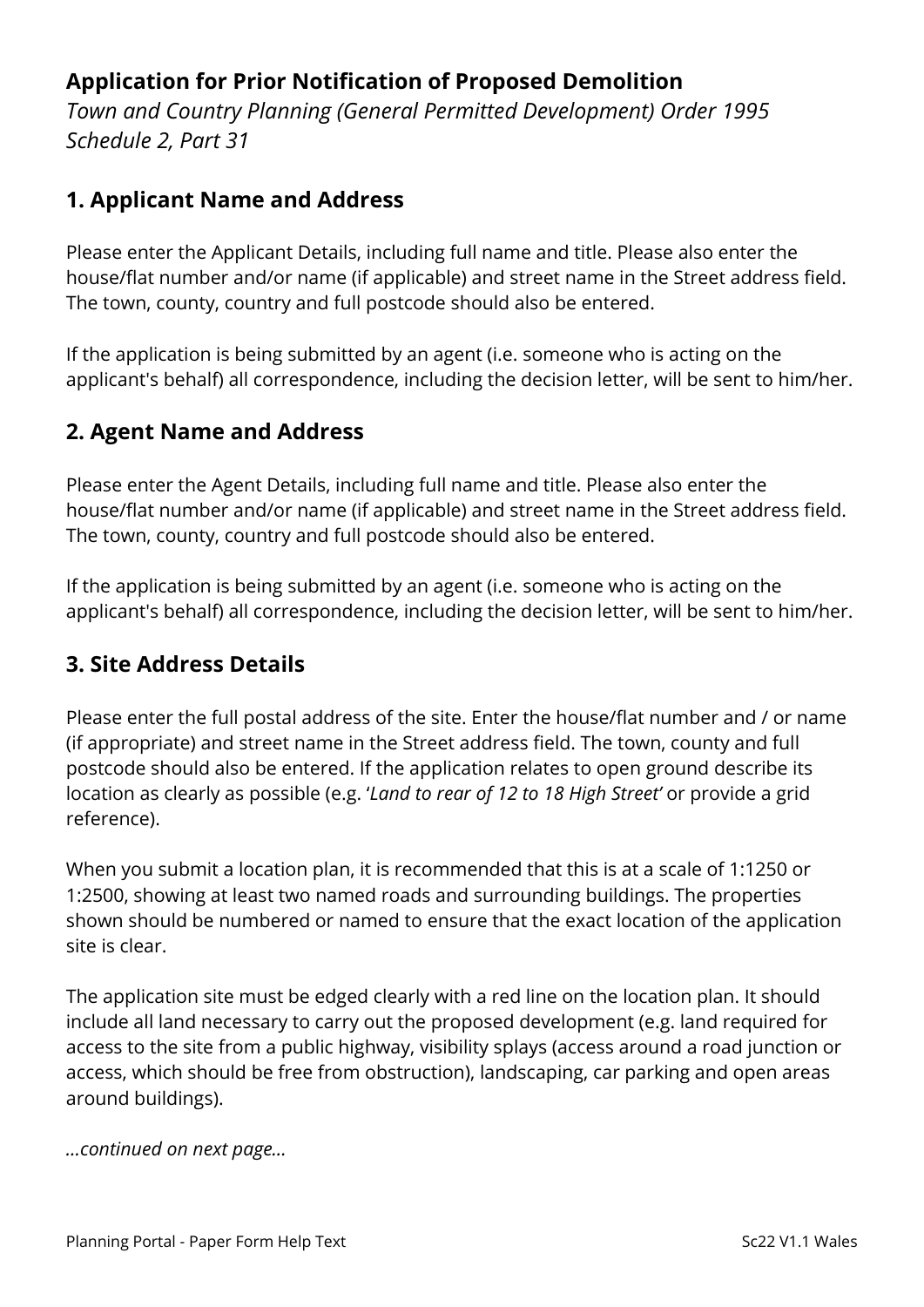A blue line must be drawn on the plan around any other land owned by the applicant, close to or adjoining the application site.

All plans must be to a metric scale and any figured dimensions given in metres and a scale bar should be included. Each plan should show the direction of North.

## **4. Pre-application Advice**

The local authority may be able to offer (possibly for a fee) pre-application discussions before a formal application is submitted in order to guide applicants through the process. This can minimise delays later in processing the application.

Pre-application discussions can also help you and the planning authority identify areas of concern about your proposed development so that you can give consideration to amending your proposal before the application is submitted. The advice and guidance given to you at the pre-application stage is given in good faith. However, it does not guarantee or supply a definitive undertaking as to whether your proposal is likely to be acceptable.

If you have received pre-application advice from the planning service please indicate the reference/date of any correspondence or discussion and the name of the officer. If you do not know these details then please state '*Unknown*'. This will assist the Council in dealing with your application as quickly as possible.

### **5. Proposed Demolition Works**

Please provide details of the proposed demolition as indicated. These details will form the basis of the local authority's decision on your proposals, so please provide all the information required in as much detail as is available. If you need additional space to detail your proposals, please attach it as supporting documentation and clearly state where the information is attached on the form.

### **6. Planning Application Requirements & Local Level Requirements**

There are two levels of requirements, national and local:

• **National -** Use the checklist to ensure that the forms have been correctly completed and that all relevant information is submitted.

• **Local -** The local planning authority will have produced a document (usually available from their website) which details any specific information that is required to accompany the application in addition to the national requirements.

Failure to complete the form correctly or to supply sufficiently detailed drawings or other relevant supporting information may result in your application being returned as invalid.